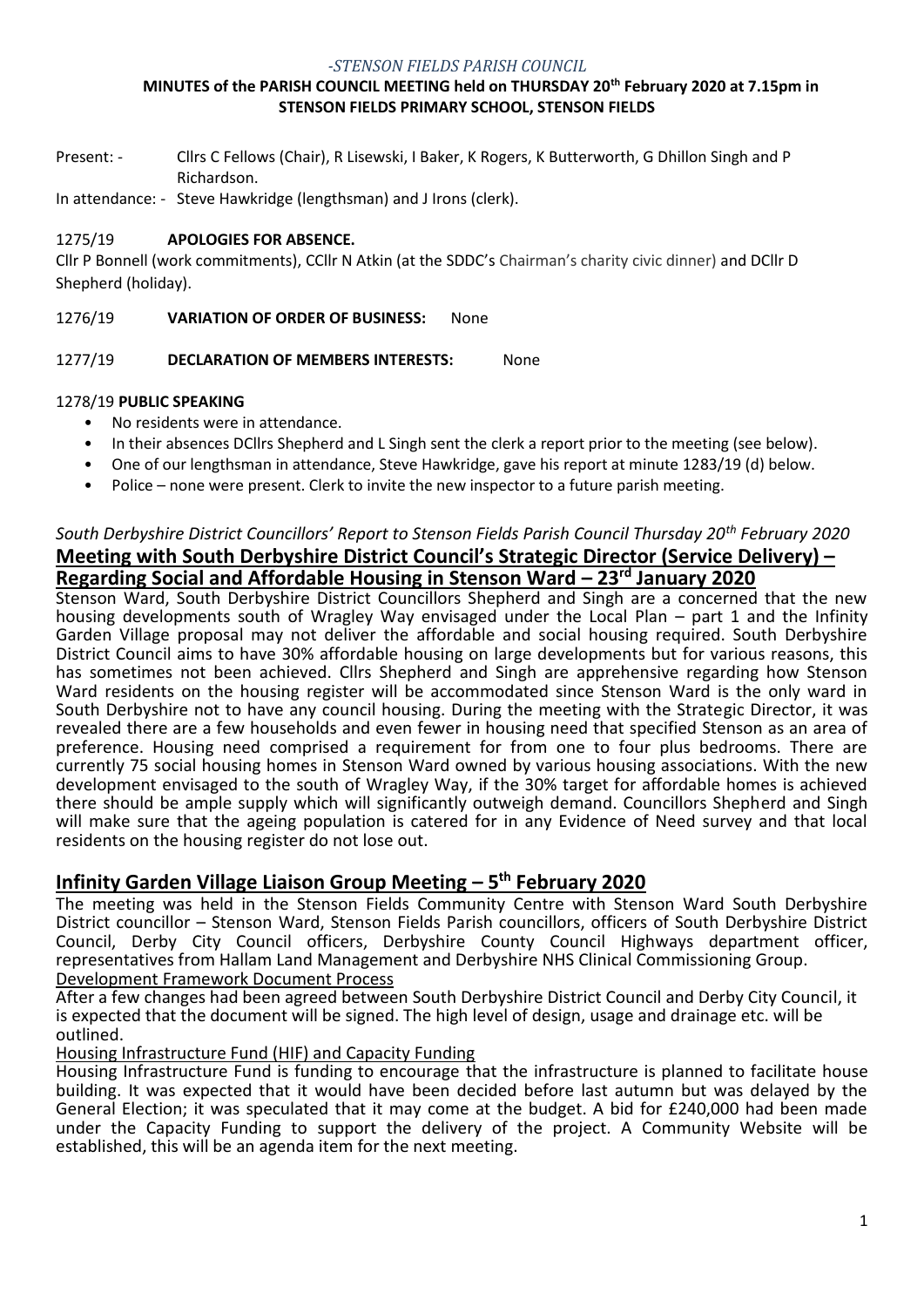### Strategic Update – Derbyshire NHS Clinical Commissioning Group (CCG)

The CCG representatives reported that the structure within Derbyshire had comprised four separate CCGs but single entity covering the whole of the county is envisaged; a whole county strategy is under compilation. The location of housing developments are being assessed for medical needs. Eight estate areas all have their own strategies and there are two feasibility studies being undertaken for the south of Derby. Cllr Shepherd if agreed copies of the CCG structure post strategic review could be issued to Liaison Group members? It was confirmed that the structure would be provided to members. He then asked why a feasibility study was necessary in view of the area being identified as needing a medical centre in 2018, again requesting a copy of any feasibility study. The number of homes to be built in the area south of Wragley Way and the IGV area (amounting to 3200 new homes) has been known for some years now. A Stenson Fields Parish Councillor then pointed out the number of GPs to serve the residents must also be known. Both Parish and District Councillors said that they expected any section 106 money from any development should be spent locally and not spent on a facility miles away. Cllr Shepherd asked specifically that a medical centre should be built within walking distance of residents of Stenson Ward.

Infrastructure Planning Applications Update – Secondary School Siting and Provision

The meeting was told that the site of the new Secondary School, Infinity Park Way had been always opposed by the Stenson Ward South Derbyshire District Councillors and had unsuccessfully campaigned for the school to be located on the Wragley Way site. It was reported that Derbyshire County Council are anxious to deliver the school sooner rather than later. The application for government finance allocated under "13th Wave" had been unsuccessful and it was speculated that since sites "shovel ready" would be given priority, it was unlikely that "14<sup>th</sup> Wave" finance would be allocated. It was agreed to lobby local political representative to intervene with the government.

## **Repton Area Forum – 11th February 2020**

Medical Provision – Sinfin and Stenson Wards

South Derbyshire District Councillors, Cllr Singh and Shepherd have received complaints from residents regarding the inadequate service provided by the NHS Surgery on Alreston Lane. The complaints are mainly regarding insufficient capacity for the number of residents wishing to use the practice. SDDC Stenson and Derby City, Sinfin councillors have met with the doctor and manager to discuss the situation but it is apparent that a new medical facility is required.

SDDC Councillors have raised the problem many times but the solution lies with the Derbyshire NHS Clinical Commissioning Group (CCG). Whilst recognising that such a facility will be expensive, the opportunity to access finance occurs through the plan under the South Derbyshire Local Plan – part 1 under which an application to build 1850 houses has been received by SDDC and that money may be requested through Section 106 procedure.

Councillors Singh and Shepherd request that Repton Area Forum writes to the CCG to ask:

That the CCG act upon their statement made in December 2018 that they "recognise the need for new and improving premises in the South of the City and Sinfin". (Robert Hill – Senior Primary Care Commissioning Manager) by actively pursuing a location with the area which is within walking distance of Stenson and Sinfin Wards.

#### Secondary Education Provision – School Planned for a Site off Infinity Park Way

South Derbyshire District Councillors, Cllr Singh and Shepherd are concerned that the application for development south of Wragley Way comprising 1850 houses to be built (if accepted at Planning Committee) will require the new secondary school to be built to enable the children on the new development to attend an appropriate school. To this end, Cllrs Singh and Shepherd request that Derbyshire County Council use every effort to ensure that finance from the 14<sup>th</sup> wave is provided, along with any Section 106 money for Secondary Education to ensure that the school is constructed in time for the new pupils' use.

#### Road Repair at the Western Junction of Wragley Way and Beaufort Road

South Derbyshire District Councillors, Cllr Singh and Shepherd thank Derbyshire County Council for the planing and resurfacing of the badly deteriorated section of Wragley Way but are disappointed that the section on Beaufort Road has not been treated in the same way. We ask that Derbyshire County Council complete the repair on Beaufort Road as soon as possible.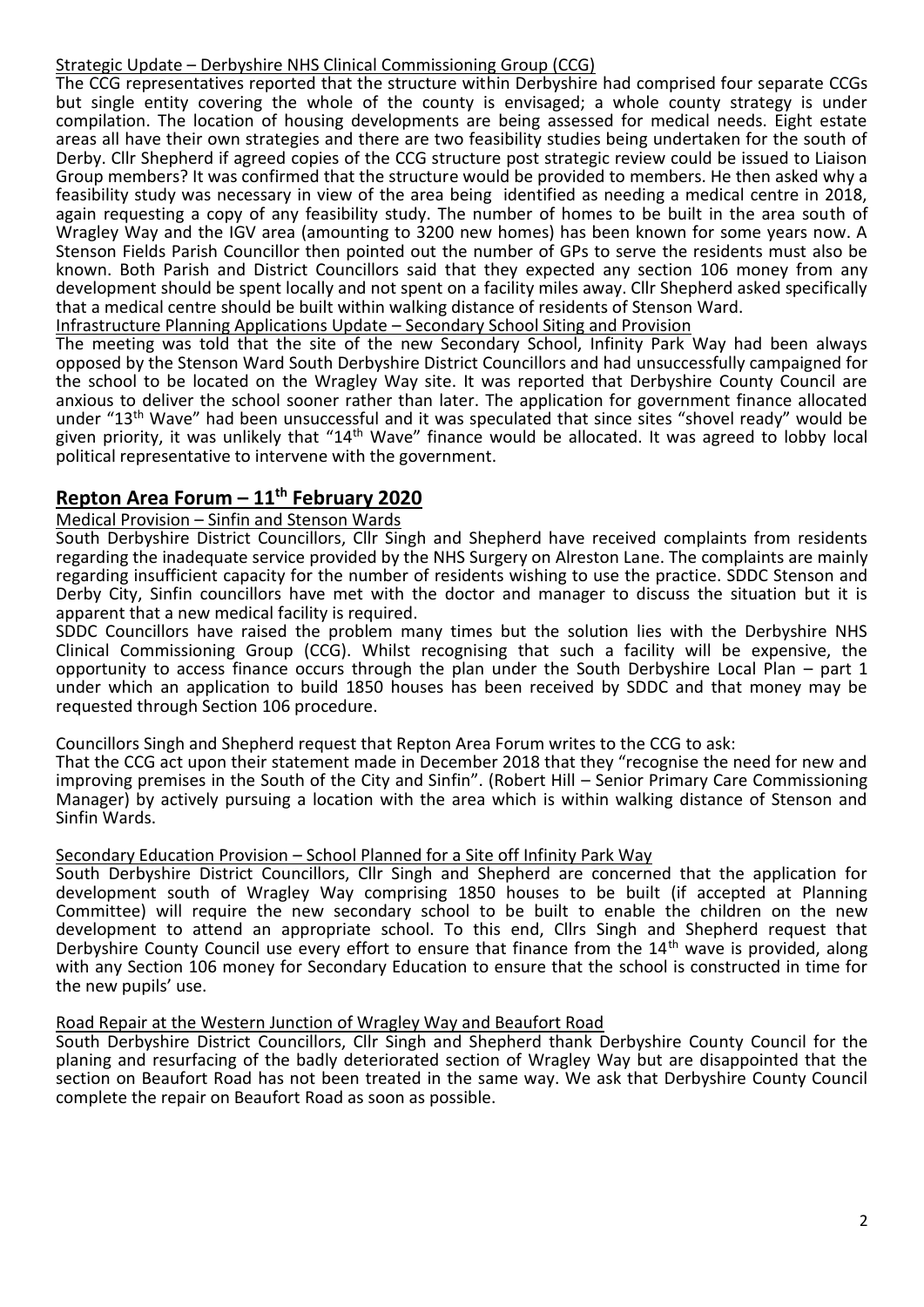# **SDDC Overview and Scrutiny Committee Meeting**

### Question for Severn-Trent

Cllr Shepherd's question Regarding Planning Application DMPA/2019/1097 - Outline application (all matters reserved except for access in part) for up to 1,850 dwellings and the effect on Sewerage disposal etc**.** 

What steps are you taking to ensure that sewerage, water supply etc. in the Sinfin and Stenson Wards are not disadvantaged? This is in view of the 2000 home development planned under the South Derbyshire District Council Local Plan Part 1 and the further 1200+ house development under the Infinity Garden Village project?"

*RESPONSE: Severn Trent were consulted during the development of the South Derbyshire District Council Local Plan (Part 1) and so we have been aware of the housing development proposals to the south of Derby for several years. In response to this, and taking into account wider development allocations proposed as part of the Derby Housing Market Area (as the Derby sewerage network also accommodates development allocations by Amber Valley Borough Council and Derby City Council), Severn Trent has already completed upgrades to the strategic sewerage network. The capacity upgrade work completed to date provides sufficient strategic capacity proposed in the Derby HMA and the Infinity Garden Village project and this will be complemented by localised capacity upgrades as and when required once specific development allocations comes forward. Similarly for our water distribution system we have sufficient water supply to accommodate new development and localised upgrades will be undertaken as required.*

#### **Road, Footway and Tree Issues in Stenson Ward taken up With Derbyshire County Council** Road Issues

Stenson Road

- Surface breaking up on the approach to the traffic lights on the railway bridge.
- Excessive speed , request for rumble strips (Grampian Way roundabout to rail bridge)

A50 Bridge to Grampian Way roundabout.

- Excessive speed on the section passing the new estate, request to reduce speed limit from 40mph to 30mph raised at Repton Area Forum.
- Request for a pedestrian crossing raised with Derbyshire County Council Highways Department and many times at Repton Area Forum.
- Stenson Bubble Bridge Vehicle undercarriages hitting the road over the canal bridge.

Arleston Lane

- (Over the A50) Excessive vehicular traffic on single lane road serving a few homes.
- (Urban Road) Surface deterioration 10 metres north of the junction with Wragley Way. Pilgrims Way
	- Very deep potholes and road surface deterioration.
	- Kerb problems, drop kerbs loose and dangerous.

Wragley Way /Stenson Road Junction

• Bus and construction vehicles mount the kerbs when turning left into Wragley Way, causing deep ruts in the grass. Corner too sharp for large vehicles, requires re-engineering.

Deep Dale Lane

- Many deep Potholes along both sides of the whole length.
- Plastic bollards on the canal side, some fallen over and reflectivity deteriorated.

Junction of Wragley Way/ Beaufort Road (Western end) –

• Cllrs Singh and Shepherd have been raising the matter with the County Council since the summer. After several ineffective repairs with tarmac they requested that the whole junction be re-surfaced as the filling of potholes proved inadequate.

#### Footway Issues

Hambledon Drive

• Surface issues.

Grampian Way

• Footway Leading off Grampian Way – Missed at the recent tar spraying exercise. Wheatland Close

Surface incomplete and loose kerb stones.

General State of the Footways

• Disabled Residents concerned by the general state of footways on the estate and especially those leading to ASDA Shopping Centre.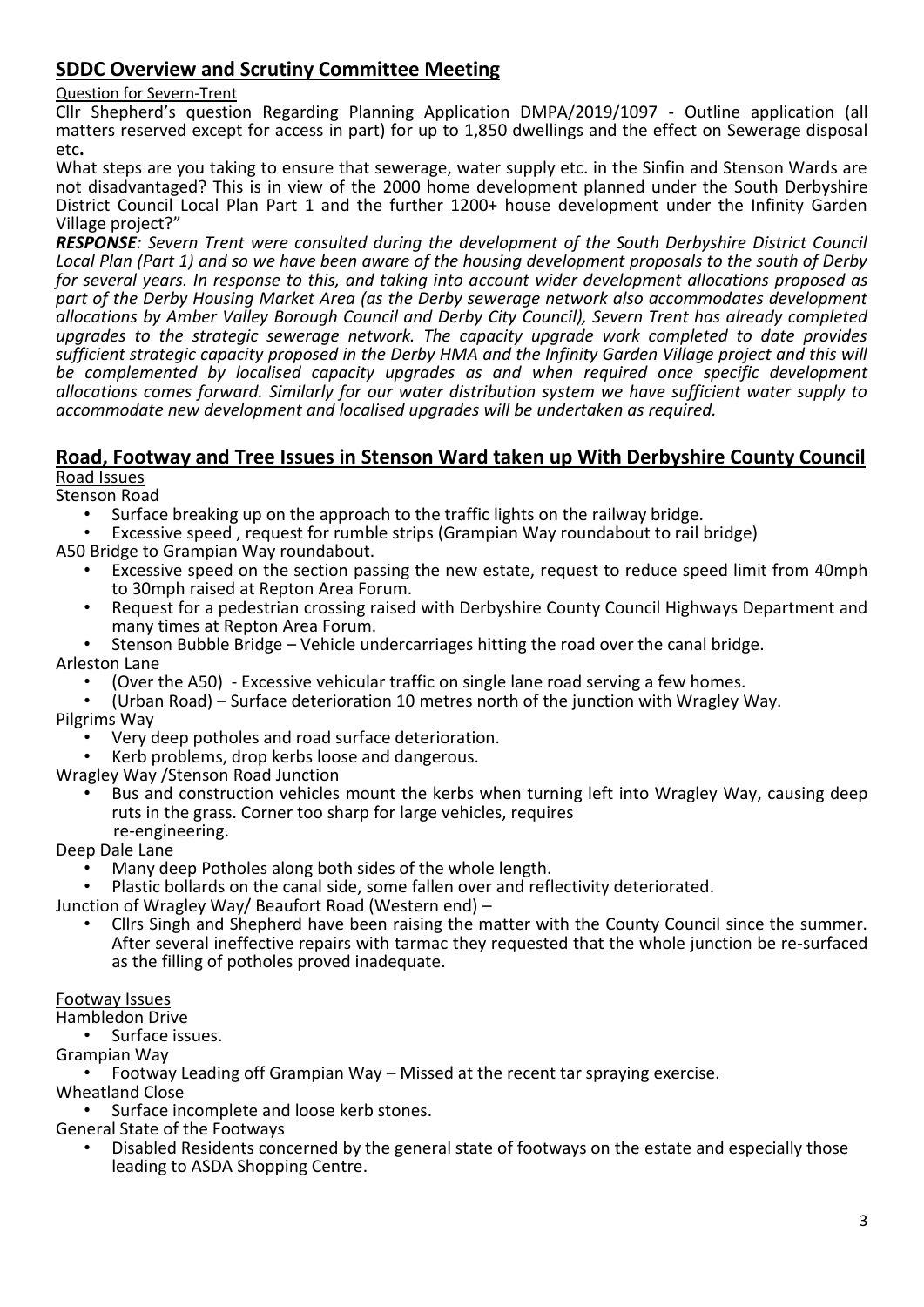• Cllrs Shepherd and Singh have been contacted by elderly and wheelchair users regarding the poor state of our footways. Councillors Shepherd and Singh have asked if the Derbyshire County Council officers will meet on site to view the problem.

## Tree Issues

Kirkland Way

• Tree overhanging the western side of footway. Derbyshire County Council decline to act. Nevis Close

• Request for tree affecting adjacent property to be removed.

Holderness Close

• Tree in the triangle next to the footway to school – request to cut back tree.

## **South Derbyshire District Council - Waste Collection Service Review.**

Stenson Ward Cllrs Singh and Shepherd have been contacted by residents concerned by reports that the waste collection service is about to be downgraded by moving to a four weekly bin collection or replacing the current 240 litre bins with 120 litre bins. This came from an item on a report to the Overview and Scrutiny Committee held on 15<sup>th</sup> January which examined options for improving recycling rates. Waste collection was again discussed at the Environment and Development Services Committee on 23rd January in view of South Derbyshire District Council being unlikely to meet the 2020 recycling target of 50%. Councillors agreed to establish a full review of the Waste Collection Services to shape the design of the service and establish a service specification. A residents' consultation will also be undertaken.

## **South Derbyshire District Council – Lengthsman Scheme – Request to Extend to the Stenson Road Estate.**

Stenson Ward Cllrs Singh and Shepherd asked if the Lengthsman Scheme could be applied to the new estate. Your councillors were informed that this is not applicable as the scheme is aimed at open spaces only owned by South Derbyshire District Council. The developers of the new estate have opted to retain ownership of the open spaces.

## **South Derbyshire Local Green Spaces Plan Modifications Consultation**

Following approval at Environmental and Development Services Committee on 23 January 2020, the Council will be consulting on the proposed modifications to the Local Green Spaces Plan.

The consultation will take place between **4th February and 17th March 2020** and the documents are available to view on the Council's website via the link below:

http://www.southderbyshire.gov.uk/localgreenspaces

Hard copies of the documents will be available to view at the Council Offices and local libraries during normal opening times. The Local Green Spaces DPD sets out areas of land that are of value to the local community and have been proposed for local green space designation. The Plan will be used to guide development (along with the rest of the Development Plan) through the determination of planning applications in the District.

The consultation is on the proposed modifications only and are put forward without prejudice to the Inspector's final conclusions on the Plan; it is not to reopen issues that have already been considered. The Inspector will consider all the representations made on the modifications.

## **South Derbys District Council - Walk Around Stenson Fields**

The next Councillors walk will be held in Stenson Fields Sunday 23rd February 2020.

#### **South Derbys District Council - Stenson Ward Councillors' Advice Surgery**

The next Councillors Advice Surgery will be held in Stenson Fields Primary Community School 10:30- 11:30 on Saturday 29th February 2020.

*Cllrs David Shepherd & Lakhvinder Singh - South Derbyshire District Councillors, Stenson Ward*

In addition, DCllr Shepherd had asked council whether it would allow the posting of future Advice Surgeries on its notice boards to which members **agreed** (having done so in the past). Steve Hawkridge to kindly arrange.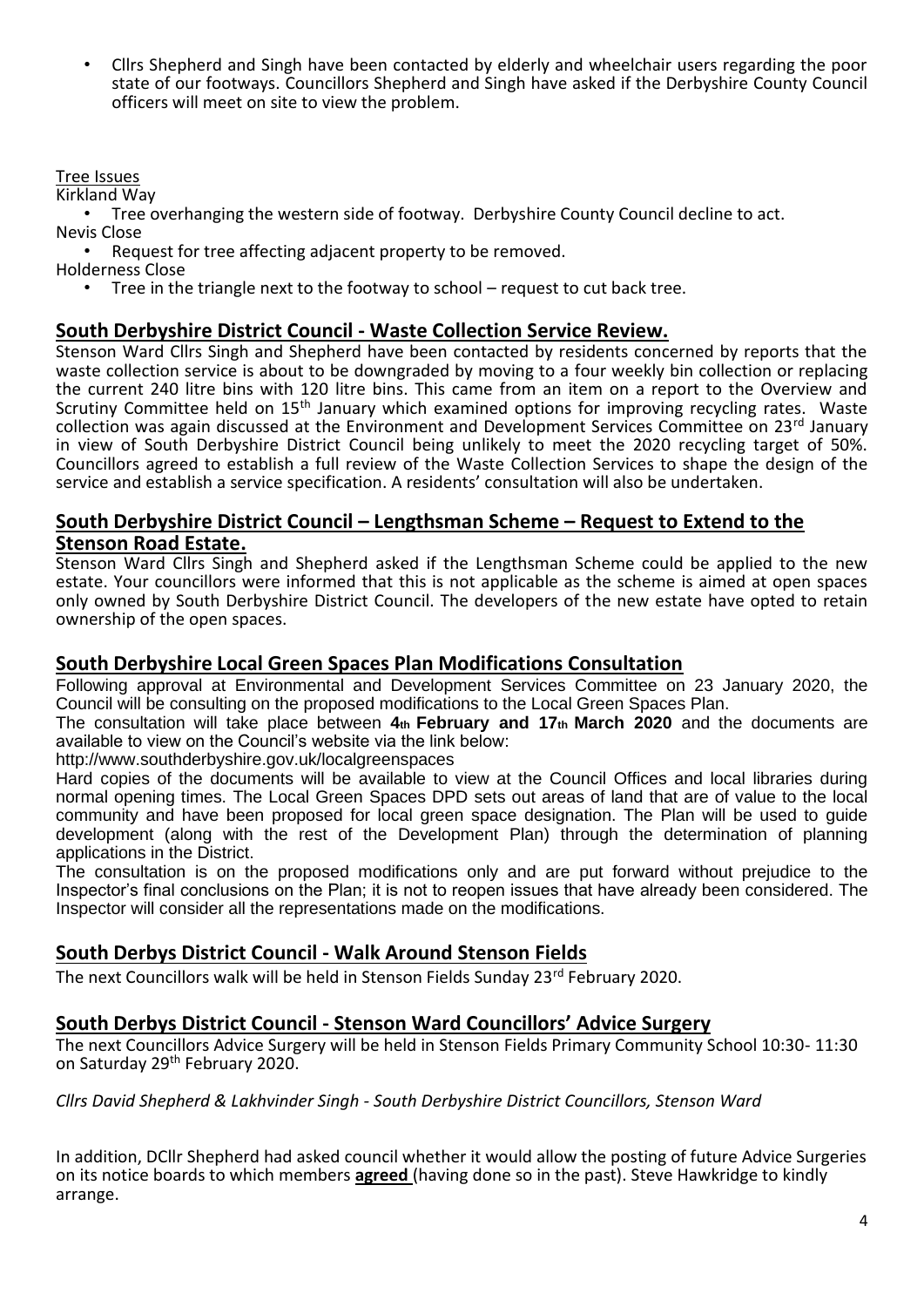## 1279/19 **TO APPROVE THE MINUTES OF THE PARISH COUNCIL MEETING HELD ON 16th January 2020.** These

were approved and accepted as a true record after which they were signed by the chairman.

## 1280/19 **TO DETERMINE WHICH ITEMS IF ANY TO BE TAKEN WITH THE PUBLIC EXCLUDED -** None.

## 1281/19 **CHAIRMAN'S ANNOUNCEMENTS AND REPORTS**

The chairman has yet to ask the school whether it will insert a piece in its newsletter requesting residents' suggestions over improving the Ledbury Chase play area and will do so in the next 2 weeks. He, Cllr Lisewski and DCllr Shepherd attended the IGV meeting on 5<sup>th</sup> February (see DCIIr Shepherd's report above).

## 1282/19 **CLERK'S REPORT & CORRESPONDENCE**

- 1. Since the last meeting and due to ongoing laptop problems both chairman and vice-chairman gave their **consent** to the clerk to buy a new laptop with accessories such as external hard drive and MS Office 365. Clerk also advised that he bought a new printer after the existing one needed replacing. This expenditure fell within the prescribed £500 limit as detailed in the financial regulations. Cllr Lisewski kindly gave the clerk a pen drive holding all of council's files. Clerk will copy his to the new disk drive, the laptop and to MS Onedrive.
- 2. Clerk reminded SDDC that we await the Grampian Way & Quantock Close bus-stop bins.
- 3. Clerk asked SDDC when a notice board will be erected at Saxon Gate and awaits its reply.
- 4. Clerk asked CCllr Nell Atkin whether he would be willing to provide funding for tree planting from his councillor allowance and awaits his reply.

## 1283/19 **Matters for Decision or Discussion:**

a) Police Issues/Speed Limits/Road Safety.

Clerk to ask the new officer who has taken charge of the Speed-Watch scheme for more convenient dates in March to hold training sessions for members.

After Highways stated it will not introduce measures on Stenson Road to reduce traffic speed clerk contacted SDDC asking whether the situation qualifies for a Community Grant to pay for a pedestrian crossing. Regrettably however, this is ineligible.

Cllr Butterworth once again complained of speeding drivers on Arleston Lane. Cllr Richardson was pleased to say that some potholes at the canal bridge had been repaired but not all; he will report the latter. He also reported the absence of the South Derbyshire sign at the railway bridge.

b) Saxon Gate at Newton Village Development, Stenson Road. Discussed earlier in DCllr Shepherd's report above. In addition, Cllr Richardson noted that landscapers are assessing flooding on the estate; and the fencing near the railway line fell over last weekend.

c) Environmental issues (Biffa, trees, bulbs, bins etc). **Resolved:** clerk to ask Mr Buckley whether he intends replacing the missing tree at Glendon Road and if it is part of the grant application for funding of planting/ replacing trees in our area.

d) Lengthsmen Scheme. Steve Hawkridge noted the following:

- A resident recently asked Steve if he would collect waste from the middle of a road. He rightly replied that it is not in his remit (due to H&S reasons) and advised the resident to contact district council's Clean Team to remove.
- He asked for how long the DBS checks were valid; Cllr Lisewski suggested a period of 3 years.

The chairman thanked both Steve & Jane for their service and reports.

e) Suggestions over upgrading/ painting the Ledbury Chase play equipment (if any). **Resolved:** as mentioned above chairman to ask the school whether it will insert a piece into its newsletter asking residents of their views/ suggestions. Also, clerk to insert the same onto the website.

f) Recent DCC reply over the Pedestrian crossing and speed reduction measures including uptake of the Speed Watch campaign. Covered earlier.

g) adoption (or not) of NALC's Grievance/ Disciplinary template policies. **Resolved:** adopted.

h) DCC's demand that pension contributions must be paid online from April. Clerk suggested that the only way this can be achieved is for him to pay it personally and be reimbursed by council to which members **agreed.**